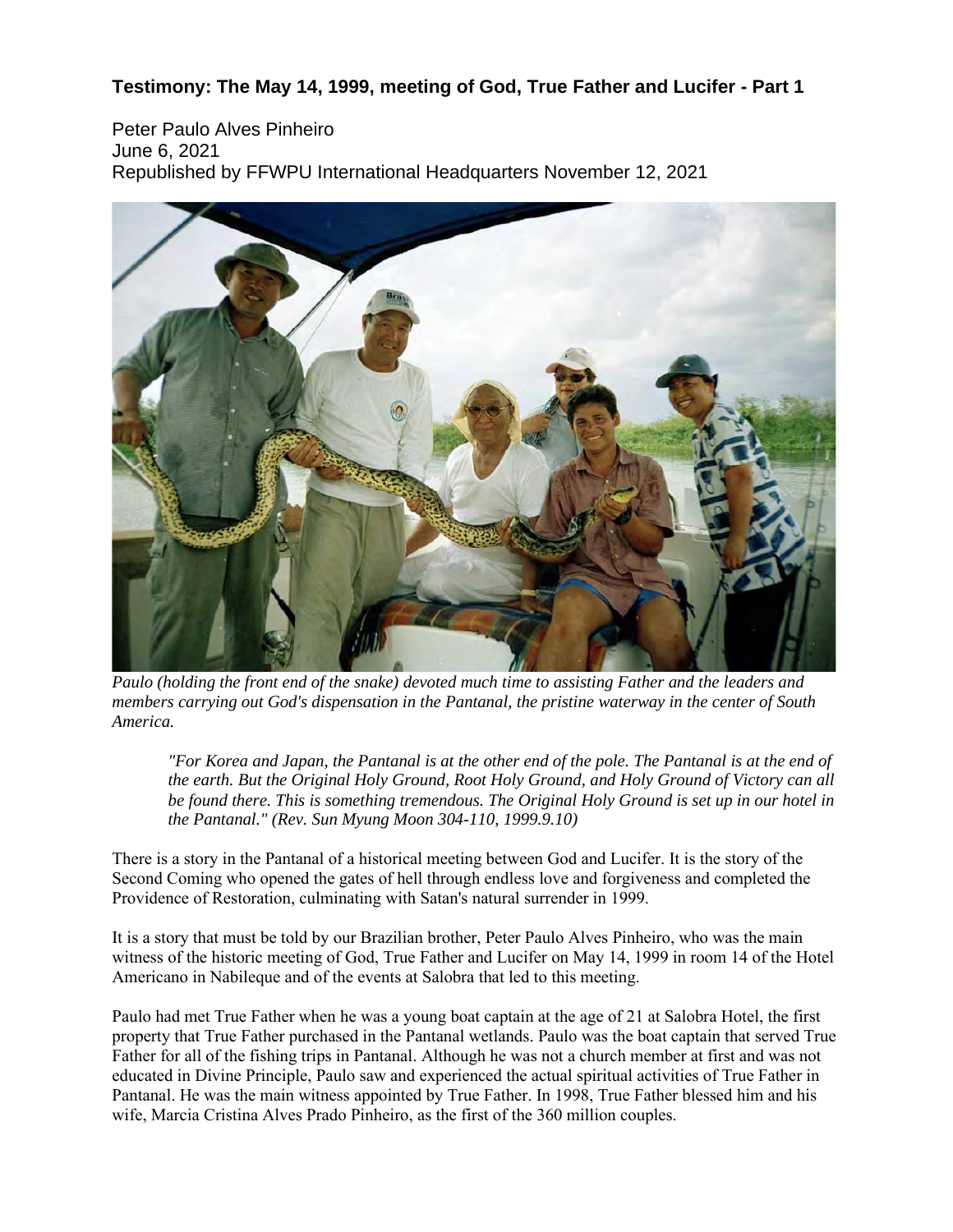Through Paulo's testimony, we can understand why True Father called these undeveloped wetlands the Original Holy Ground, Root Holy Ground, and Victorious Holy Ground. We receive immeasurable blessing in forms of ancestral liberation and blessing with very little indemnity paid in Korea, but we must also understand why we are able to receive such blessing. It was because True Father opened the Gates of Hell in these holy grounds and shortened our indemnity course of 1,000 years to cleanse our lineage.

## **OHS 2021.6.4**

(Original editor/translator's note: The original testimony was recorded in Portuguese in May and June of 2021. It was transcribed then translated to English with the approval of the author.)

Salobra was purchased in 1996. However, True Father originally tried to buy it in 1995, when I first met with True Father. In 1995, the land was for sale, but when True Father tried to buy it, it had already been sold to another buyer.

In 1996, True Father asked Dr. Yoon-sang Kim, president of the Jardim Project, to go and find a piece of land that could be purchased in the wetlands of Pantanal. Dr. Kim, accompanied by a real estate agent named Luis Ribas, was one day returning from an unfruitful search for such land. On the way back, they lost their way home. Actually, President Kim was sleeping and his driver entered the Salobra Hotel to have lunch there. While having lunch at the hotel's restaurant, he learned that the Salobra land and the hotel were being sold again. It had been sold before to another person, but it was recovered in court because the previous buyer had gone bankrupt and could not complete the payment. Dr. Kim found that the owner had once again put the property up for sale.

Dr. Kim returned to the New Hope Farm in Jardim and reported to True Father that he had not found any farm on sale in the wetlands. But when he mentioned that Salobra was on sale again, True Father reacted quickly and instructed him to purchase it. Then, Dr. Kim said, "But Salobra is not a wetland, there are rocks…"

True Father said, "If it is Salobra, you can buy it. Buy it."

On the same night, President Kim asked Luis Ribas to call the owner, who immediately traveled from Miranda to Jardim, approximately 200 km, the next day. Within two days, they agreed on the sale. That was between August 4 and 5, 1996.

On the 8th, True Father arrived at the Salobra land between 8 and 9 in the morning. When he got there, he said: "This is very beautiful."

True Father had actually already packed his suitcases and was ready to go to Africa if President Kim did not find a property in the wetlands. True Father told me directly on three separate occasions that he had intended to go to Africa if the Salobra farm was not found. Salobra is geographically located within the Pantanal wetlands. The farm itself has wetlands.

This is how True Father purchased the Salobra farm. He moved to live on the land with True Mother, some of his children and grandchildren.

## **Fishing on the Salobra River**

At the time True Father purchased Salobra, I was working at Salobra as a boat captain for tourists. Although I was not yet a member of the church, True Father was searching for the best captain in the area, and so I was selected to drive the boat for True Father for fishing. In the beginning, when True Father first started spending his time at the farm, he appeared to me like a tourist who was there to research and study nature. He was calm but with a sense of depth to his demeanor. His day-to-day fishing activities appeared quite normal.